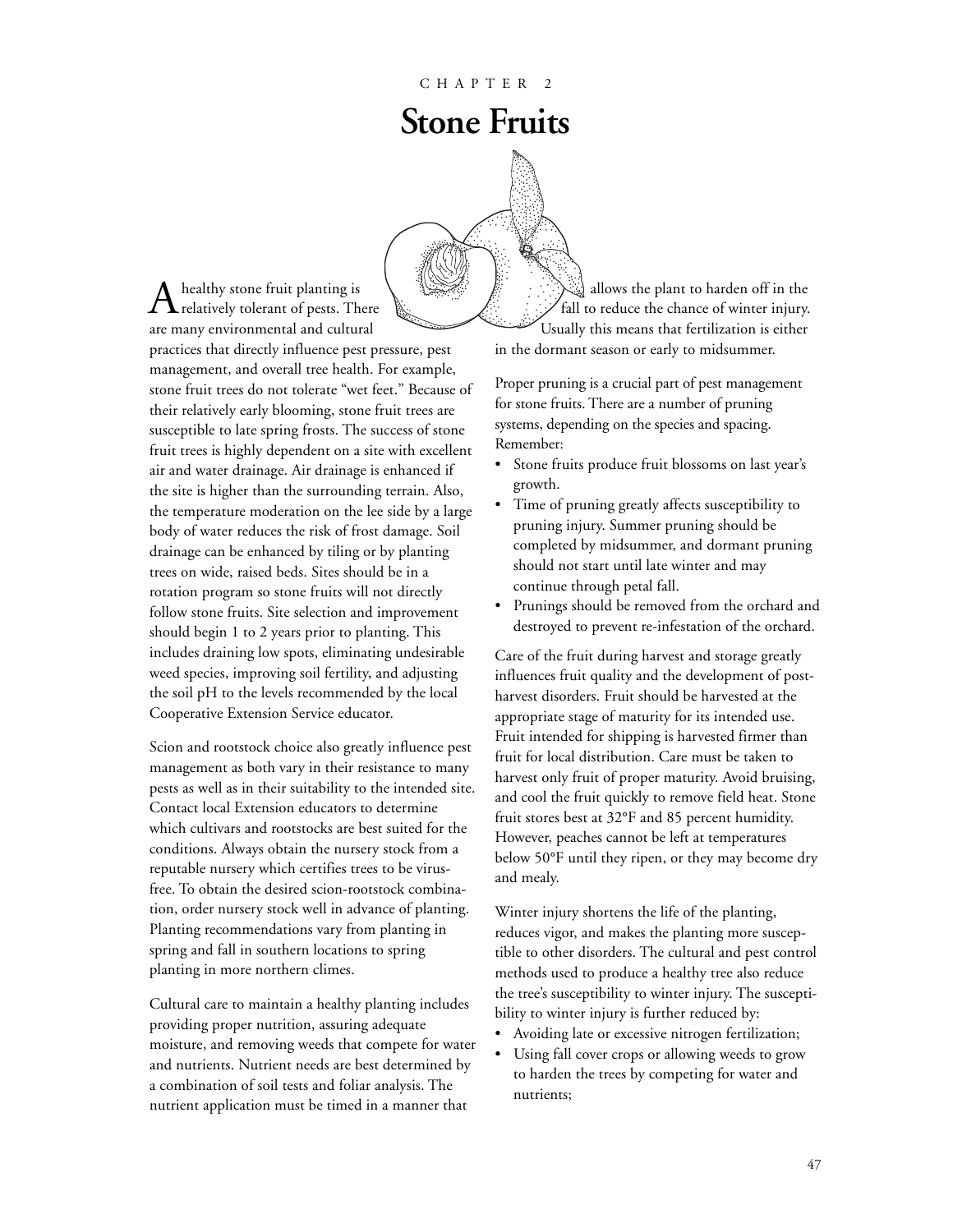

- Painting the trunk with white latex paint; and
- Pruning after late winter or at first bloom.

# **Integrated Management of Stone Fruit Diseases**

The objective of an integrated disease management program is to provide a commercially acceptable level of disease control from year to year while minimizing the cost of disease management. For each orchard, develop a program that integrates all available control tactics.

# Identifying and Understanding Major Stone Fruit Diseases

Accurate disease identification is critical in making smart disease management decisions. Growers should develop a basic understanding of the pathogen biology and disease life cycles for the major stone fruit diseases. The more you know about a disease, the better equipped you will be to make sound and effective management decisions. The following literature contains colored photographs of disease symptoms on stone fruits, as well as information on pathogen biology and disease development.

#### *Compendium of Stone Fruit Diseases*

Published by the American Phytopathological Society, 3340 Pilot Knob Rd., St. Paul, Minnesota 55121. Phone: (612) 454-7250 or (800) 328-7560.

#### *Diseases of Tree Fruits in the East*

Published by Michigan State University Cooperative Extension Service as publication number NCR 45. Your county Extension office may have this bulletin in stock, or phone Michigan State University. Phone: (517) 355-0240.

#### **Brown Rot**

Brown rot, caused by the fungus *Monilinia fructicola*, is the most destructive disease of stone fruits in the Midwest. European brown rot, caused by *M. laxa*, affects sour cherry in some northern regions of the Midwest, but is not as widespread as *M. fructicola*.

Brown rot affects blossoms, fruit, spurs, and small branches. Infected blossoms wilt, dry, and persist into the summer. One to several small, light brown, soft spots develop on fruit. During warm, humid weather the lesions quickly expand, and tan to gray spore tufts break through the fruit skin. Rotted fruit persist as mummies on the tree or fall to the ground.

**Disease Development:** The brown rot fungus overwinters in mummies on the ground or in the tree and in other infected tissue (Figure 7). In the spring, spores are released and carried by wind and splashing rain to susceptible tissue. Blossom infection can occur after 5 hours of wetting at 77°F but requires 18 hours of wetting at 50°F. The fungus develops slowly below 55°F and above 80°F. Susceptibility of fruit increases with maturity. The fungus can penetrate unbroken fruit but also takes advantage of wounds caused by hail, insects, or cracking.

**Control of Brown Rot:** Brown rot is controlled by a combination of orchard sanitation (removal of mummies and infected tissues) to reduce the population of the pathogen and well-timed applications of protective fungicides. Two sprays during bloom and two to three sprays before harvest are usually needed if the weather is wet or humid. *Monilinia* species are prone to becoming resistant to fungicides. Therefore, fungicides should be used in a manner that will delay the onset of resistance (see "Disease Management as a Component of IPM," p. 11). Insect control during fruit maturation is important to minimize fruit injury. Handling fruit carefully and removing field heat with refrigeration will reduce post-harvest decay by brown rot. Sweet cherries are more susceptible than sour cherries, nectarines are more susceptible than peaches, and apricots are highly susceptible. Specific cultivars of stone fruit trees with significant resistance to brown rot are not known.

# **Cherry Leaf Spot**

Cherry leaf spot, caused by the fungus *Blumeriella jaapii*, is a potentially devastating disease of sour and sweet cherries and plums. Besides a direct loss in yield and quality of fruit, premature defoliation weakens trees and makes them less winter-hardy.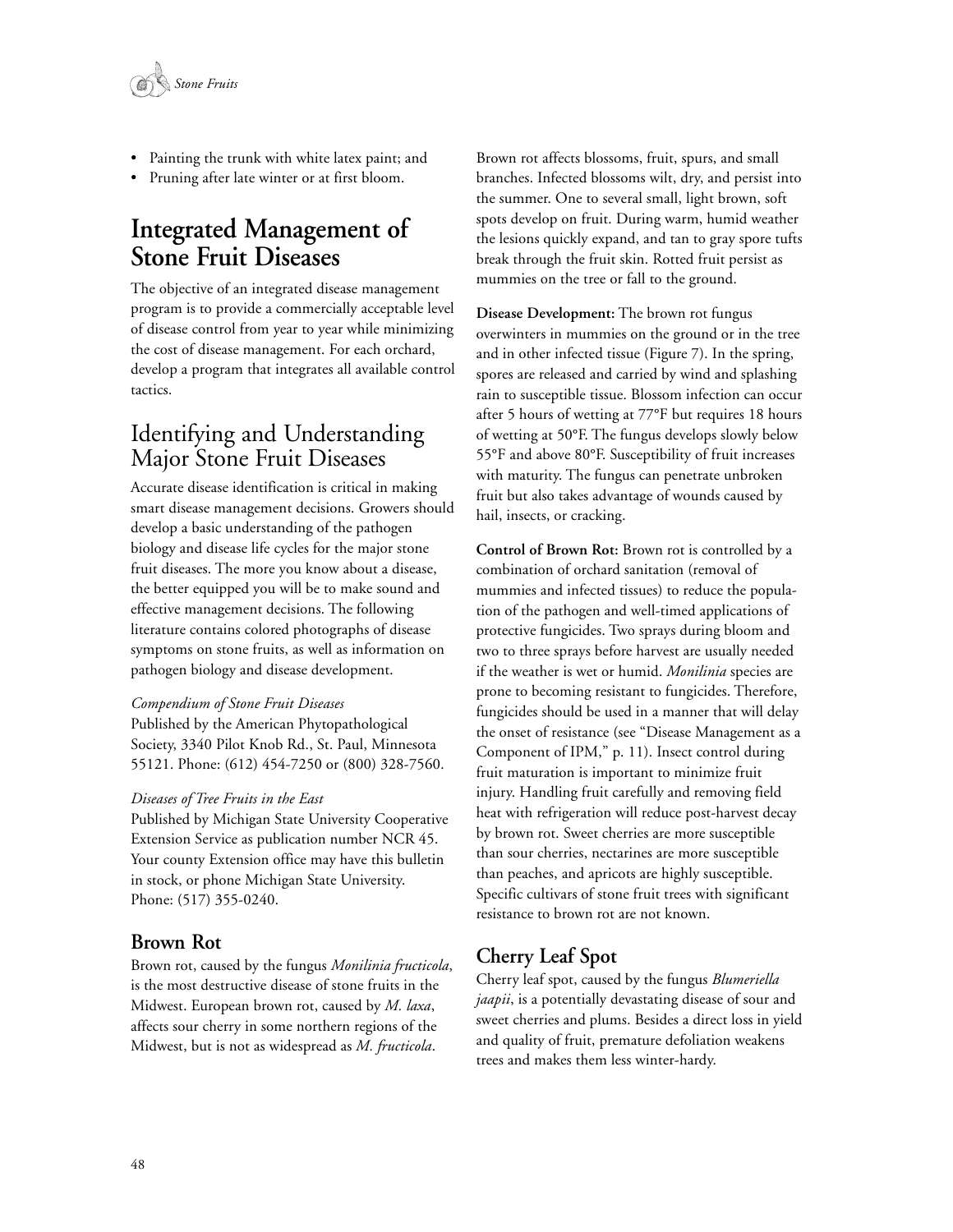



During late spring, small purple spots develop on the upper surfaces of leaves. The spots enlarge, turn reddish brown, and sometimes coalesce to form large, irregular lesions. White to pink masses of spores (conidia) are visible on the undersides of leaves during wet weather. On plums and sometimes on cherries, the centers of the spots become dry and fall out, producing "shot-holes." Infected leaves eventually turn yellow and drop.

**Disease Development:** The cherry leaf spot fungus overwinters in fallen leaves. At about the time of petal fall, ascospores and sometimes conidia are ejected from leaves on the orchard floor. Infection occurs through stomata (pores for gas exchange) on the undersides of leaves. After leaves have unfolded, they are susceptible throughout the season; however, they become less susceptible with age. Conidia are

spread by wind and splashing rain to other leaves where additional infections occur. Optimal conditions for disease are temperatures of 60° to 68°F with rainfall (Table 7). Spread of conidia and subsequent infections continue throughout the season.

**Control of Cherry Leaf Spot:** Fungicides are the primary means of controlling cherry leaf spot. Because the fungus infects through stomata on leaves, and stomata are not open until leaves have unfolded, sprays can be delayed until petal fall. Sprays need to be repeated every 7 to 10 days until harvest and followed up with one or two post-harvest applications to reduce the amount of fungus that will overwinter. Removing leaf litter in the fall or early spring should reduce the number of primary infections. During dry years or where disease pressure is low, using fungicides only after an infection has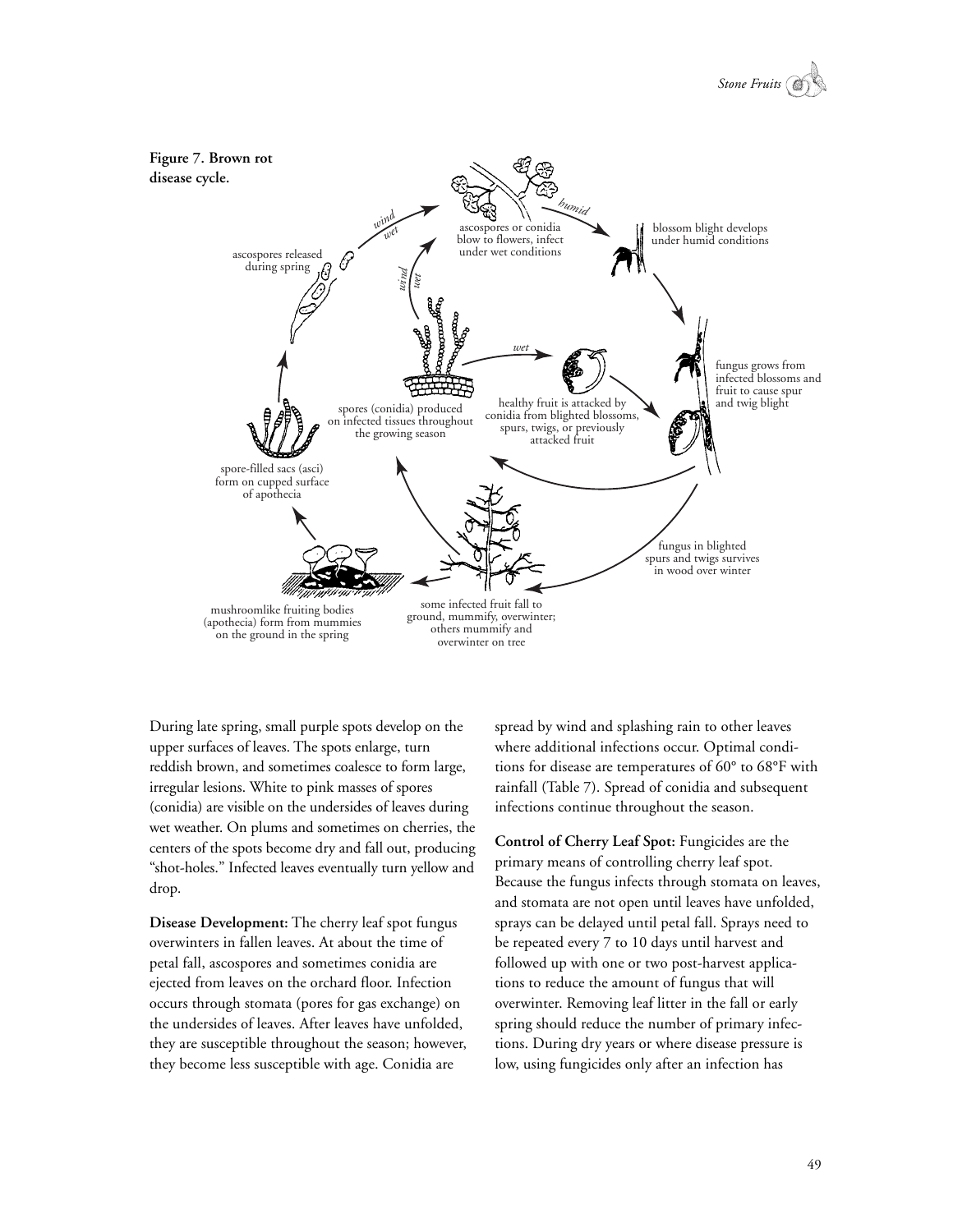

occurred (Table 7) might provide adequate control, although it is riskier than a 7- to 10-day protectant schedule. Cultivars with resistance to cherry leaf spot have not been identified.

### **Peach Leaf Curl**

Peach leaf curl, caused by the fungus *Taphrina deformans*, can result in severe defoliation that in turn reduces fruit quality, yield, and tree vigor. A related disease, plum pockets, occurs on plums but is generally not a threat in commercial orchards.

**Disease Development:** Symptoms are first seen about a month after bloom. Leaves are initially red and become distorted, thickened, and curled before eventually turning brown and dropping. Infected fruit are distorted and off-color. Spores of the fungus are produced on the surface of diseased leaves and are spread by wind and splashing rain. Spores that become lodged under bud scales and rough bark overwinter in those sites. In the spring, spores germinate and infect young leaves *while still in the bud*. Leaf curl is more severe when extended cool and rainy weather occurs at bud burst; apparently, cool weather retards leaf maturation and prolongs the period that leaves are susceptible. Infection is greatest at temperatures of 50° to 70°F and minimal below 45°F and above 86°F.

**Peach Leaf Curl Control:** No peach or nectarine cultivars are immune to leaf curl, but Redhaven and its derivatives are more resistant than Redskin and its derivatives. A single fungicide spray applied in the fall after leaves drop or in the spring *while trees are still dormant* will control leaf curl. By bud burst, most infection has already occurred, and fungicide sprays are relatively ineffective.

#### **Bacterial Spot**

Bacterial spot, caused by the bacterium *Xanthomonas campestris* pv. *pruni*, is a sporadic but potentially devastating disease of apricots, nectarines, peaches, plums, and prunes. Diseases caused by bacteria are nearly impossible to manage when conditions favor bacterial growth, and bacterial spot on stone fruits is no exception. Entire crops can be lost in years with long periods of warm, wet weather.

| Average<br>temperature (°F) | J<br>Wetness<br>(Hours)b |  |  |  |  |  |  |  |  |
|-----------------------------|--------------------------|--|--|--|--|--|--|--|--|
| 46                          | 28                       |  |  |  |  |  |  |  |  |
| 47                          | 25                       |  |  |  |  |  |  |  |  |
| 48                          | 23                       |  |  |  |  |  |  |  |  |
| 49                          | 20                       |  |  |  |  |  |  |  |  |
| 50                          | 19                       |  |  |  |  |  |  |  |  |
| 51                          | 17                       |  |  |  |  |  |  |  |  |
| 52                          | 15                       |  |  |  |  |  |  |  |  |
| 53                          | 14                       |  |  |  |  |  |  |  |  |
| 54                          | 12                       |  |  |  |  |  |  |  |  |
| 55                          | 11                       |  |  |  |  |  |  |  |  |
| 56                          | 10                       |  |  |  |  |  |  |  |  |
| 57                          | 9                        |  |  |  |  |  |  |  |  |
| 58                          | 8                        |  |  |  |  |  |  |  |  |
| 59 to 60                    | 7                        |  |  |  |  |  |  |  |  |
| 61 to 62                    | 6                        |  |  |  |  |  |  |  |  |
| 63 to 68                    | 5                        |  |  |  |  |  |  |  |  |
| 69 to 70                    | 6                        |  |  |  |  |  |  |  |  |
| 71 to 72                    | 7                        |  |  |  |  |  |  |  |  |
| 73                          | 8                        |  |  |  |  |  |  |  |  |
| 74                          | 9                        |  |  |  |  |  |  |  |  |
| 75                          | 11                       |  |  |  |  |  |  |  |  |
| 76                          | 12                       |  |  |  |  |  |  |  |  |
| 77                          | 14                       |  |  |  |  |  |  |  |  |
| 78                          | 16                       |  |  |  |  |  |  |  |  |
| 79                          | 18                       |  |  |  |  |  |  |  |  |
| 80                          | 21                       |  |  |  |  |  |  |  |  |
| 81                          | 28                       |  |  |  |  |  |  |  |  |

**Table 7. Approximate minimum number of hours of leaf wetness at various temperatures required for leaf spot infections caused by conidia on sour cherry.a**

a Requirements for primary (ascospore) infections are presumed to be similar.

b Hours of wetness from the beginning of the rain. Data of S. Eisensmith and A. Jones (Michigan State University).

Small, angular, gray, water-soaked lesions appear on the undersides of leaves, especially along the midvein, tip, or margins. As lesions expand, they turn brown or black, and the centers of spots can fall out, giving the leaf a tattered appearance. Heavily infected leaves turn yellow and drop. Infected fruit is marred by brown to black pits and cracks. Elliptical cankers develop on current-year or 1-year-old stems.

**Disease Development:** The bacterial spot pathogen overwinters on twigs and in buds either with or without symptoms. In the spring, bacterial populations multiply, and infection occurs during wet conditions. Water congestion of plant tissue is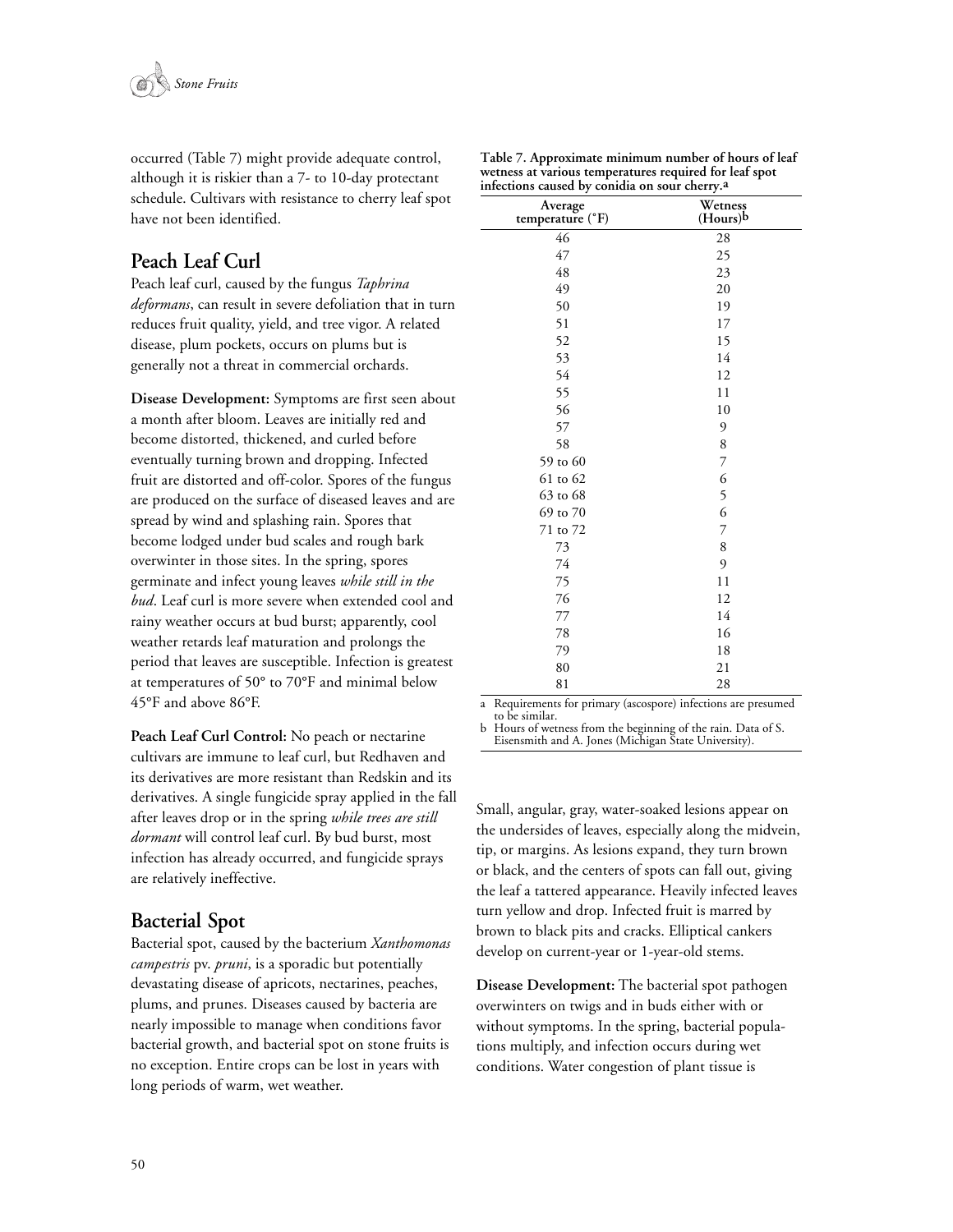

important for disease development, and outbreaks are especially severe following storms with wind-driven rain. Abrasion by wind-borne sand injures tissue and leads to further infection. Warm, rainy weather throughout the season is conducive to secondary infections.

**Control of Bacterial Spot:** Peach varieties vary in their susceptibility to bacterial spot (Table 8). Chemical control is unreliable, so the best way to manage bacterial spot is by planting the most resistant cultivars. Fertilization should be adequate for tree health but not excessive; succulent tissues are very susceptible to bacterial spot. Sand abrasion can be minimized by planting a cover crop. Windbreaks will reduce wind speeds and should result in less tissue injury and spread of the pathogen. Dormant applications of fixed copper may reduce bacterial populations. The antibiotic oxytetracycline (Mycoshield), applied at shuck-split and continued at 7- to 10-day intervals until 3 weeks before harvest, has been used with varying degrees of success.

# **Perennial Canker (Leucostoma canker, Valsa canker) of Peaches**

Canker in peaches can be caused by either of two closely related fungi, *Leucostoma cincta* and *L. persoonii*. The disease is common on peaches throughout the Midwest, especially in northern growing regions; it is sporadic and less important on other stone fruits. Perennial canker is most destructive in young orchards where large oval or elliptical cankers form on the trunk or scaffold limbs. Cankers can continue to expand each year, eventually girdling the branch or trunk. Cankers often are covered with wet gum, but this symptom is not diagnostic for the disease.

**Disease Development:** The pathogens overwinter as fruiting bodies in the bark of cankers or in dead branches. Spores are extruded from the fruiting bodies and are spread by wind-driven rain. Lowtemperature injury, pruning wounds, hail damage, insect wounds, and leaf scars are potential infection sites. Optimal temperatures for growth of *L. cincta* and *L. persoonii* are 68° and 86°F, respectively.

| spot.                   |                                                       |                    |  |  |  |  |  |  |
|-------------------------|-------------------------------------------------------|--------------------|--|--|--|--|--|--|
| Resistant               | Tolerant                                              | Least resistant    |  |  |  |  |  |  |
| Candor<br>Biscoe        |                                                       | Autumnglo          |  |  |  |  |  |  |
| Cresthaven              | Earlirio                                              | Blake              |  |  |  |  |  |  |
| Earliglo                | Garnet Beauty                                         | Harmony (Canadian) |  |  |  |  |  |  |
| Glohaven<br>Encore      |                                                       | Jerseyland         |  |  |  |  |  |  |
| Harbelle<br>Jerseyqueen |                                                       | Redcrest           |  |  |  |  |  |  |
| Harbinger<br>Loring     |                                                       | Redhaven           |  |  |  |  |  |  |
| Harbrite                | Rio-Oso-Gem                                           | Sweet Sue          |  |  |  |  |  |  |
| Harken                  | Sentinel                                              | Suncrest           |  |  |  |  |  |  |
| Jerseydawn              | Springold                                             | Sunhigh            |  |  |  |  |  |  |
| Norman                  | Summerglo                                             | Triogem            |  |  |  |  |  |  |
| Pekin                   | Sunqueen                                              | Tyler              |  |  |  |  |  |  |
| Ranger                  | Sunshine                                              | Velvet             |  |  |  |  |  |  |
| Redkist                 | Surecrop                                              | Washington         |  |  |  |  |  |  |
| Redskin                 | Topaz                                                 |                    |  |  |  |  |  |  |
| Production Guide.       | Adapted from Rutgers University Commercial Tree Fruit |                    |  |  |  |  |  |  |

**Table 8. Relative resistance of peach cultivars to bacterial**

**Control of Perennial Canker:** Control of canker diseases in stone fruit trees requires integrating cultural practices that promote winter hardiness and rapid wound healing with orchard sanitation. Canker diseases in general are exacerbated if trees are stressed. Trees should be planted in sites with well-drained soil and good air circulation. Trees should be trained to avoid narrow crotch angles, which are generally prone to injury. Adequate hardening-off before winter can be achieved by fertilizing early in the season and planting a cover crop by early July. Clean cultivation by disking is not recommended as this can damage roots. Trickle irrigation during dry periods will increase resistance to canker diseases. Applying white latex paint to the southwest side of trunks and lower scaffold branches helps prevent low-temperature injury on cold, sunny winter days. Rapid healing is enhanced by delaying pruning until growth resumes in the spring. Avoid leaving stubs when pruning; these heal poorly and are likely sites for infection. Cankers and dead wood should be removed and destroyed by burning or burying. In addition to cultural practices aimed at reducing stress, the lesser peach tree borer must be controlled to minimize perennial canker. This insect lays its eggs on and in cankers. As the larvae tunnel, they carry the fungus into healthy bark and wood.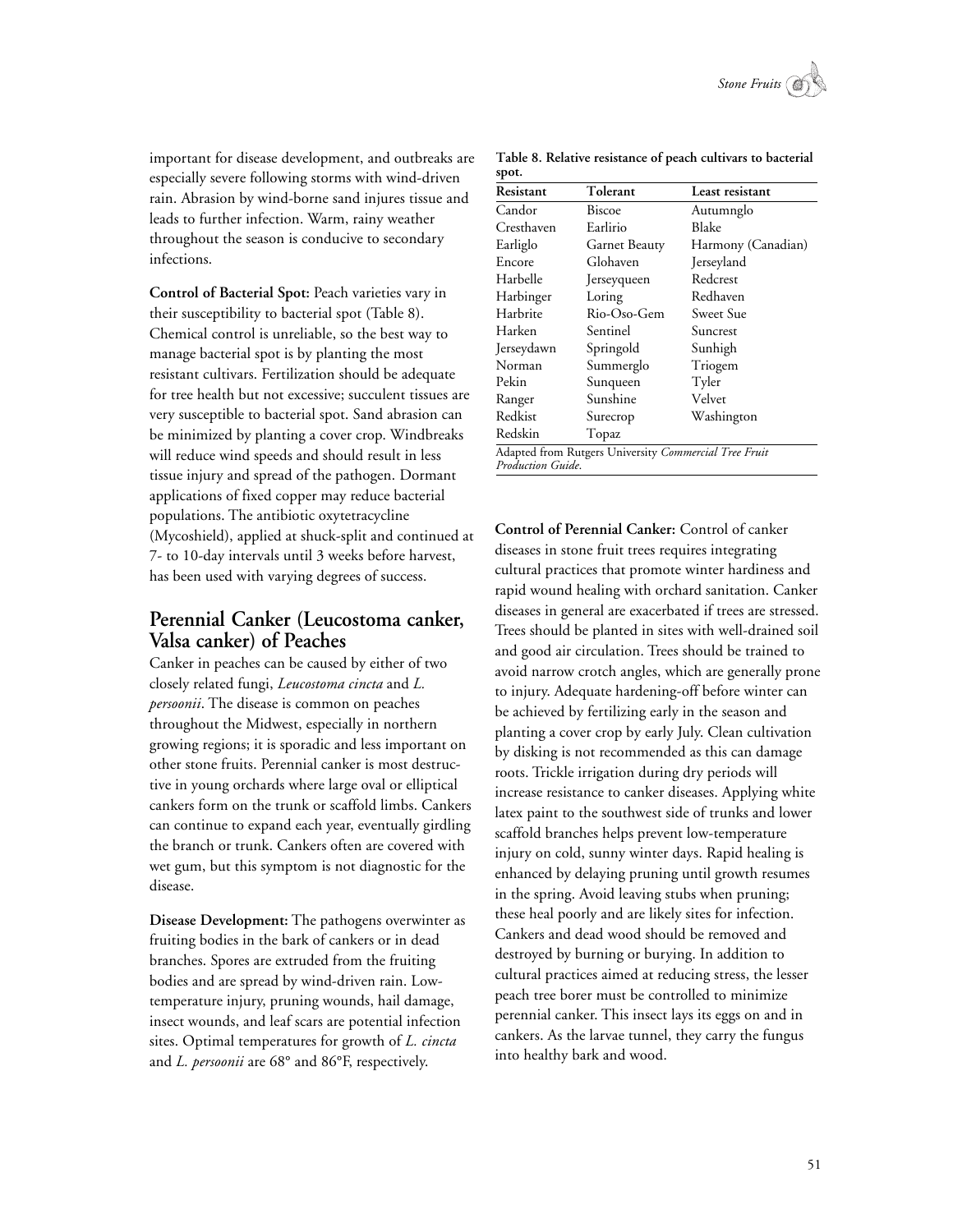

## **Peach Scab**

Peach scab, caused by the fungus *Cladosporium carpophilum*, occurs throughout the Midwest but is most important in the southern regions. The disease causes an unsightly spotting of fruit and sometimes creates entry points for the brown rot fungus, *Monilinia fructicola*.

**Disease Development:** The fungus overwinters in infected twigs. Spore production begins at shuck-split and peaks about 2 to 6 weeks later. Sporulation is greatest during humid periods. Spores are carried by wind and splashing rain to fruit. Infections remain latent (no symptoms) for 40 to 70 days. After the latent period, scab lesions appear as small, round, greenish black, velvety spots on fruit. Lesions tend to develop near the stem end of the fruit. Severely infected fruit may be stunted, misshapen, or cracked.

**Control of Peach Scab:** Peach scab is controlled by fungicide applications and by pruning so that leaves and fruit dry quickly and fungicides can penetrate the canopy. Fungicides are especially important at shuck fall and should be continued every 7 to 10 days until 40 days before harvest or as labels permit. Good canopy penetration by the fungicide will enhance coverage of fruit and result in less disease.

### **Black Knot of Plums**

Black knot of plums and prunes is caused by the fungus *Apiosporina morbosa* (formerly *Dibotryon morbosum*). Wild plums and cherries are also hosts and are common reservoirs for the pathogen. The elongated, corky swellings, or "black knots," stunt growth and eventually girdle and kill branches.

**Disease Development:** New stem growth becomes infected starting at about pink bud, and infections continue for about 2 weeks. Moisture is required for infection, and disease development is greatest at temperatures of 55° to 77°F. Several months are required for the knots to develop. Some knots are visible the same year as infection, but others are not visible until the following growing season. Newly forming knots are soft, greenish swellings that grow along the length of branches or twigs. As knots age, they become dry, hard, black, and are parasitized by

other fungi, which often give the knots a pink or cream-colored appearance.

**Control of Black Knot:** Cultivars of plums vary in susceptibility to black knot. Stanley, Bluefre, Damson, and Shropshire are most susceptible; Fellenburg, Methley, Milton, Bradshaw, and Early Italian are moderately susceptible; Formosa, Shiro, and Santa Rosa are slightly susceptible; and President is resistant. Wild plums and cherries should be removed from woodlots near plum orchards. New plantings should be established in sites away from infected trees. Knots should be removed by making cuts 6 inches below the knot and then destroyed by burning or burying the prunings. Fungicides applied from white bud through first cover will help control black knot but are not a substitute for good orchard sanitation.

# **Insect and Mite Pests of Stone Fruits**

# Identifying and Understanding Major Stone Fruit Pests

It is important for growers to recognize all stages of the insects and mites that attack stone fruits. Proper identification is critical to making the correct management decisions. In addition, growers should develop a basic understanding of the pests' habits. The more you know about the pest, the better equipped you will be to make sound and effective management decisions. The following books contain color photographs of pests of stone fruits, as well as information on their biology.

#### *Common Tree Fruit Pests*

Authored by Angus Howitt and published in 1993 as North Central Regional Extension Publication #63 by Michigan State University Cooperative Extension Service. Phone: (517) 355-0240.

#### *Mid-Atlantic Orchard Monitoring Guide*

Edited by Henry Hogmire and published as NRAES 75 by the Northeast Region Agricultural Engineering Service, Cooperative Extension Service. Phone: (607) 255-7654.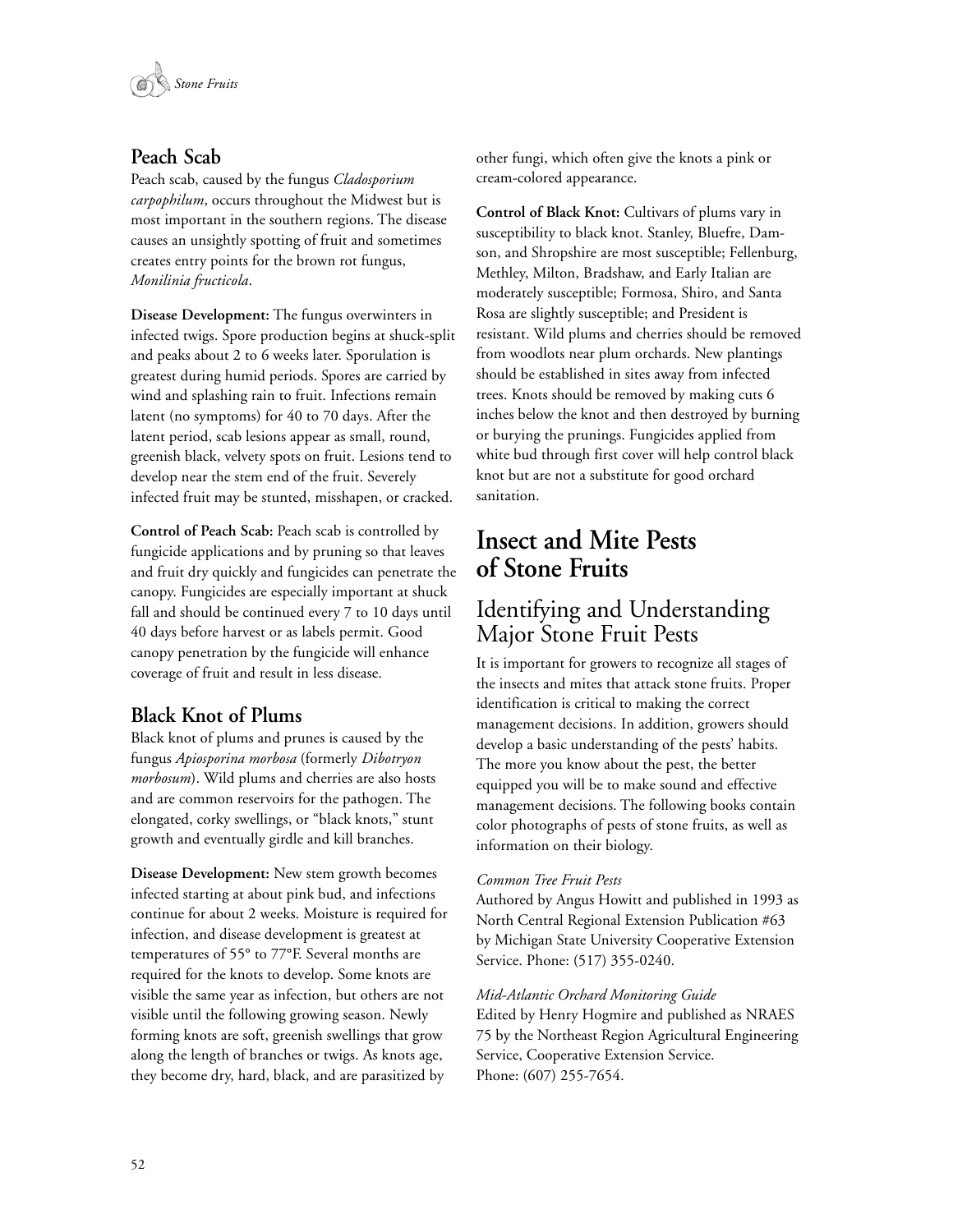

#### **Oriental Fruit Moth** *oriental fruit moth*

(*Grapholitha molesta*; order Lepidoptera, family Tortricidae)



**Damage:** The oriental fruit moth is one of the most serious pests of peaches in the Midwest. Early in the season, this insect damages succulent terminal growth. It attacks fruit in midsummer. Although there may be four to five generations each year, it is the second and third generations that cause most of the damage. In addition to peaches, this insect attacks apples, plums, cherries, pears, and nectarines.

**Appearance:** The oriental fruit moth is a small (1/4 inch), charcoal-colored moth. Fine alternating bands of light and dark lines on the wings give it a mottled appearance. The small, flat, oval eggs are laid individually or in small clusters on the foliage primarily, usually on the upper leaf surfaces of the terminal growth. The larva is pinkish white with a brown head and is 1/2-inch long when fully grown. The larva pupates in a silk cocoon in crevices in the bark or in litter at the base of the tree. The larva is similar to the codling moth larva but can be distinguished by the presence of an anal comb.

**Life Cycle and Habits:** The oriental fruit moth overwinters as full-grown larvae in cocoons in protected places on the trunk or around the base of the tree. They pupate beginning in late March, and moth emergence usually coincides with peach bloom. First-generation larvae tunnel into the young, tender terminal growth near the base of a leaf early in the season. The larvae may tunnel down the center of the twig for 2 to 6 inches before completing development or exiting and moving to another shoot. This injury causes dieback or flagging of these twigs. Larvae often damage two or three twigs before reaching maturity. These larvae can complete their development in less than a month.

Larvae of subsequent generations feed on fruit, when available, and twigs. As the twigs harden, the partially grown larvae leave them and enter the fruits to feed. Larvae commonly bore to the center of the fruit and feed around the pit. Larvae feeding on the fruit often causes it to drop. Young fruit often exude gum from

the entrance and exit holes left by the larvae. Damaged fruit that remain on the tree are distorted. Occasionally, the larvae may tunnel into the fruit through the stem. In such instances, there may not be any apparent evidence of how the larvae entered the fruit after it was harvested.

**Monitoring and Thresholds:** Pheromone traps are available for this insect to monitor moth activity and effectively time sprays. Traps are placed in the interior of the tree canopy at eye level or higher just before bloom. One trap per 10 acres is recommended for commercial orchards, with a minimum of two traps. Sprays for the first generation should be applied 6 days after peak flight, which coincides with peak egg laying. Examine trees regularly in the early spring for signs of wilted shoots. Examine wilted shoots carefully to determine if oriental fruit moth was the cause. Young trees with vigorous new growth are often very susceptible to this injury. Detection of early season shoot damage indicates the potential for fruit damage by later generations.

**Mating Disruption:** Some producers in Michigan and on the West Coast have successfully adopted mating disruption strategies for oriental fruit moth management in peaches. With mating disruption, pheromone dispensers are placed throughout the orchard. As the pheromone is released from the dispensers, male moths that normally use the pheromone to locate females become confused. This interferes with the mating process. Mating disruption is recommended only for orchards of 5 acres or larger. Mating disruption is expensive and does not eliminate the need for insecticide sprays to control other pests.

**Chemical Control:** Sprays for the first generation should be applied 6 days after peak flight. This often coincides with the time for plum curculio control. Sprays for the second and third generations need to be applied 3 days after peak flight. Depending on the anticipated harvest date for the fruit, sprays for the third generation may need to be adjusted or omitted in order to meet the necessary pre-harvest intervals (PHI) requirements for certain insecticides.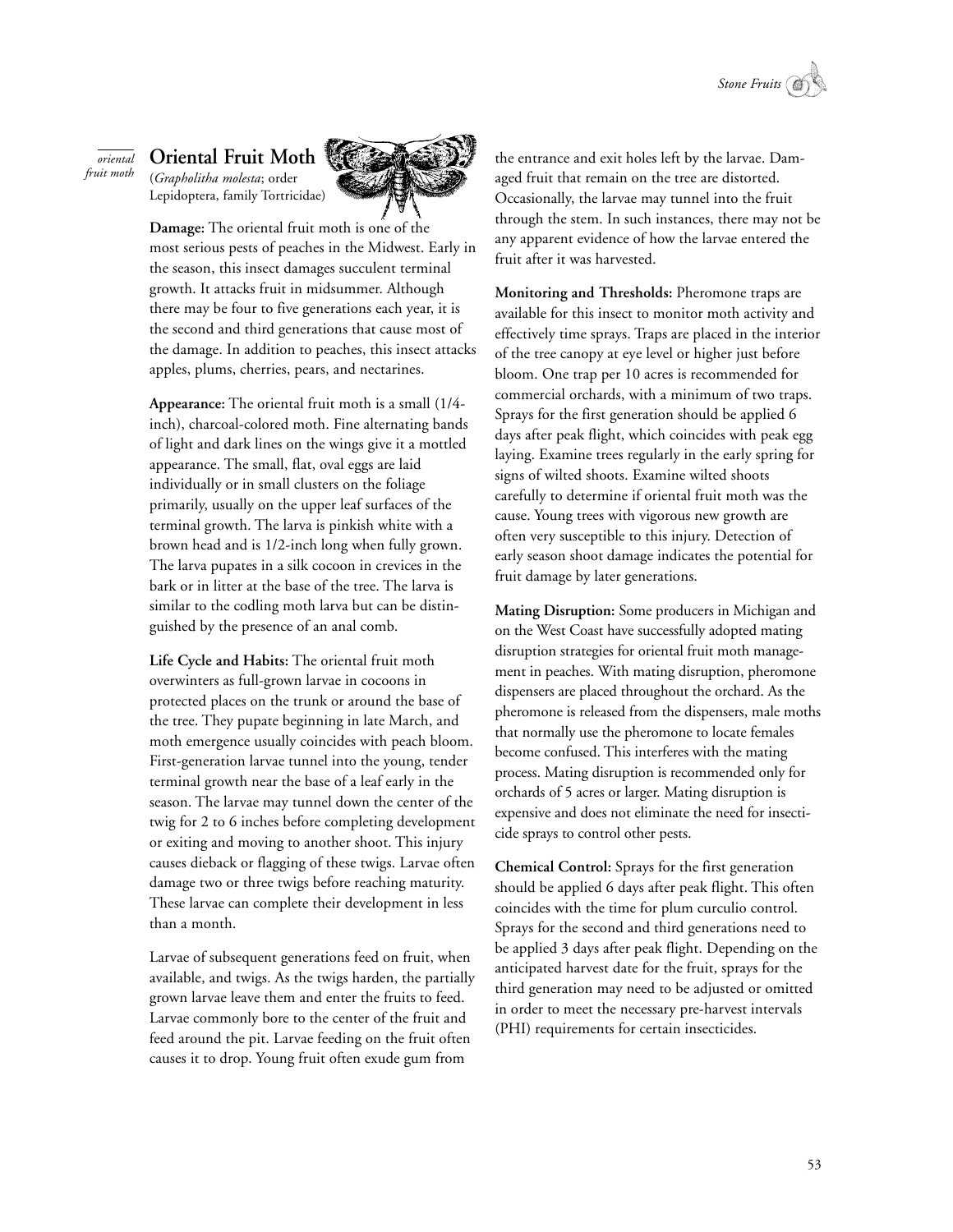

### **Plum Curculio**

(*Conotrahelus nenuphar*; order Coleoptera, family Curculionidae)

*plum curculio larva* **Damage:** Plum curculio attacks stone fruits as well as apples and pears. Surface feeding and egg laying by the overwintering adults can scar or misshape the fruit by harvest, while feeding by the larvae causes premature drop of the fruit.

**Appearance:** The adult is a typical snout beetle, 1/4-inch long and dark brown with patches of white or gray. There are four prominent humps on the wing covers. The snout is one-quarter the length of the body, with mouth parts located at the end. The larva is a legless, grayish white grub with a brown head. Its length is about 1/3-inch when full grown.

**Life Cycle and Habits:** Plum curculio overwinters in the adult stage in ground litter or soil usually outside the orchard. Adults migrate into the orchards each spring, with border rows near woods often showing the initial injury. The first signs of damage typically coincide with the onset of 60°F nighttime temperatures. Eggs are laid on crescent-shaped flaps cut in the skin of young fruit. Often border rows near woods are the first to show injury. Fruits attacked by plum

> curculio will drop from the tree early in the season, along with unpollinated fruit. When the larvae are fully developed, they exit the fruit through clean-out holes, drop to the ground, and pupate 1 to 2 inches below ground. There is one generation per year.

*plum curculio adult*

**Monitoring and Thresholds:** Currently there are no methods to accurately predict when plum curculio damage will occur. However, plum curculio pyramid traps are currently being tested in several midwestern states.

**Chemical Control:** Plum curculio is usually controlled with petal-fall and shuck-split sprays directed at the adult prior to egg laying. Considerable egglaying damage can occur over a short period of time. Where plum curculio has been a problem in the past, use preventive sprays at petal fall and shuck-split to reduce damage. Cool weather during petal fall may

delay the immigration of the adults into the orchard. Under these conditions, a first cover and possibly a second cover spray may be needed.

### **Tarnished Plant Bug**

(*Lygus lineolaris*; order Heteroptera, family Miridae)

**Damage:** Tarnished plant bug damages young peach buds, causing blossom drop and early fruit drop. After bloom, feeding by this insect causes catfacing and increased fruit drop. Tarnished plant bug cat-facing is characterized by sunken corky areas on the surface of the fruit. *tarnished plant bug adult*

**Appearance:** Adults are 1/4-inch long, mottled brown insects with wings folded over the abdomen. A yellow-tipped triangle is present in the middle of their backs. Nymphs are small and greenish and resemble the adult without wings. Both nymphs and adults have a beak used for sucking plant juices.

**Life Cycle and Habits:** Adult tarnished plant bugs overwinter under bark, in leaf litter, and other such protected places. The adult feeds on opening buds or flowers in early spring, and later on developing fruit. They lay eggs in the plant tissue of their many hosts. Nymphs emerge about 1 week later and feed for about 3 weeks before reaching adulthood. Several generations of this insect occur each year.

**Monitoring and Thresholds:** Pay particular attention to plant bugs when buds are in the pre-bloom stage. Adults are difficult to find and will fly when disturbed. They can be monitored with 6-by-8-inch, non-UVreflecting, white sticky traps. Use one to two traps for every 5 acres. Hang traps in border rows near wooded areas. Treatment is recommended if an average of one

 $\chi$ 

tarnished plant bug per trap per week is captured.

**Cultural Control:** Tarnished plant bugs overwinter in, feed on, and may build up in number on groundcover plants. Cover crop management is important in preventing tarnished plant bugs from moving into fruit trees. Because tarnished plant bug is attracted to flowering broadleaf *tarnished plant bug nymph*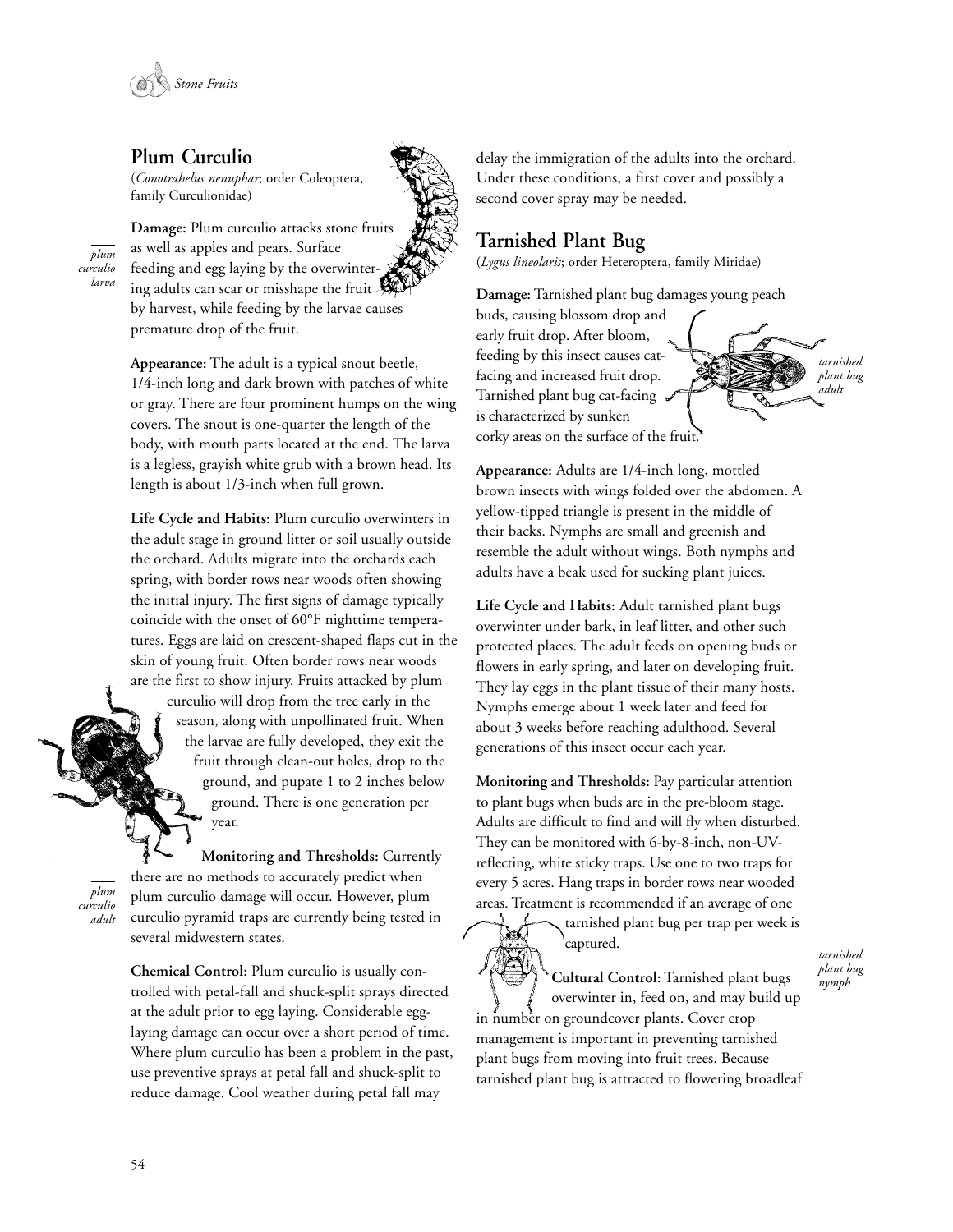

weeds, management of annual weeds through regular mowing is an important practice.

**Chemical Control:** Spray peaches at pink stage to reduce blossom drop. Sprays targeting tarnished plant bug at petal fall and shucksplit will reduce cat-facing injury to the fruit.

#### **Peachtree Borers**

(order Lepidoptera, family Sesiidae) LESSER PEACHTREE BORER (*Synanthedon pictipes*) PEACHTREE BORER (*Synanthedon exitiosa*)

**Damage:** These borers attack the trunk and limbs of stone fruit trees, especially peaches. The peachtree borer is a pest of young trees, and a single borer can kill a tree. The lesser peachtree borer prefers to attack mature trees. Peachtree borer injury occurs a few inches above or below ground, and lesser peachtree borer injury may occur anywhere on the trunk or limbs where larvae can get under dead bark.

**Appearance:** Adult peachtree borers are moths that look more like wasps. The adult female has a dark blue-black body with an orange band on the abdomen, dark blue front wings, and clear hind wings. The male is blue-black, marked with narrow yellow bands on the abdomen, thorax, head, and legs; front wings and hind wings are clear, but the edges and veins are outlined with blue-black scales. The male is 3/4- to 1 1/4-inches, the transparent portions of his wings are tinted with yellow, and at least three to four narrow bands of yellow are usually visible on the abdomen. Eggs are small, oval, reddish brown, and hard. The larva is dull white with a brown head and three pairs of short jointed legs. Larvae are 1 1/4-inch when fully grown.

Adult male and female lesser peachtree borers are similar to each other in appearance and also look like wasps. Lesser peachtree borer moths are slender and dark blue with some pale yellow markings; both pairs of wings are clear, except for the edges and veins that have blue-black scales. Lesser peachtree borers resemble the male peachtree borer. Larvae of the lesser peachtree borer are similar to other clearwing borer larvae. They are about 1 inch when mature. The head is light brown and the body is creamy white, but some individuals may be pinkish.

*male peachtree borer* **Life Cycle and Habits:** The peachtree borer overwinters as larvae under the bark and resumes feeding and completes its larval stages in spring and early summer. When fully grown, the larva pupates under bark or in

the soil near the tree base, then emerges as an adult. Adults start to emerge in mid-June; emergence peaks in midsummer and extends into September. Emergence is greater on days after a rain. Soon after adults emerge, the female moths lay eggs under bark scales or on rough bark. Each female lays about 400 eggs. Eggs hatch in 8 to 10 days into larvae that bore into the tree. It has only one generation per year.

*female peachtree borer*

Lesser peachtree borer overwinters as larvae underneath the bark. Larvae of all stages except the first may be found during the winter. The larvae feed for a period in the spring before burrowing just below the surface of the bark to pupate. Borers remain in the pupal stage from 18 to 30 days before emerging as adults. Female moths lay eggs in small clusters in cracks and crevices near wounds between ground level and 8 feet high. Females lay an average of 400 small oval, reddish brown eggs. Larvae begin to hatch in 8 to 10 days and burrow into the bark, often entering through cracks caused by other factors such as winter injury, pruning scars, or machinery wounds. Moths emerge from early May until late September. There are two generations a year, with adult emergence in May and June, then again in August and September.

**Monitoring and Thresholds:** While pruning in early spring, look for symptoms of borer. If symptoms are found, then an intensive control strategy is needed. To determine the most appropriate time to apply insecticide, a sticky trap or bucket trap baited with a pheromone lure can be used to monitor activity of peachtree borer or lesser peachtree borer. Traps for peachtree borer should be hung 3 feet from the ground and set up in late May. Traps for lesser peachtree borer should be hung 4 to 5 feet above ground and set up in late April. It is important to notice when emergence begins (when the first moth is trapped) and when emergence reaches a peak (when the number of moths trapped per week is highest).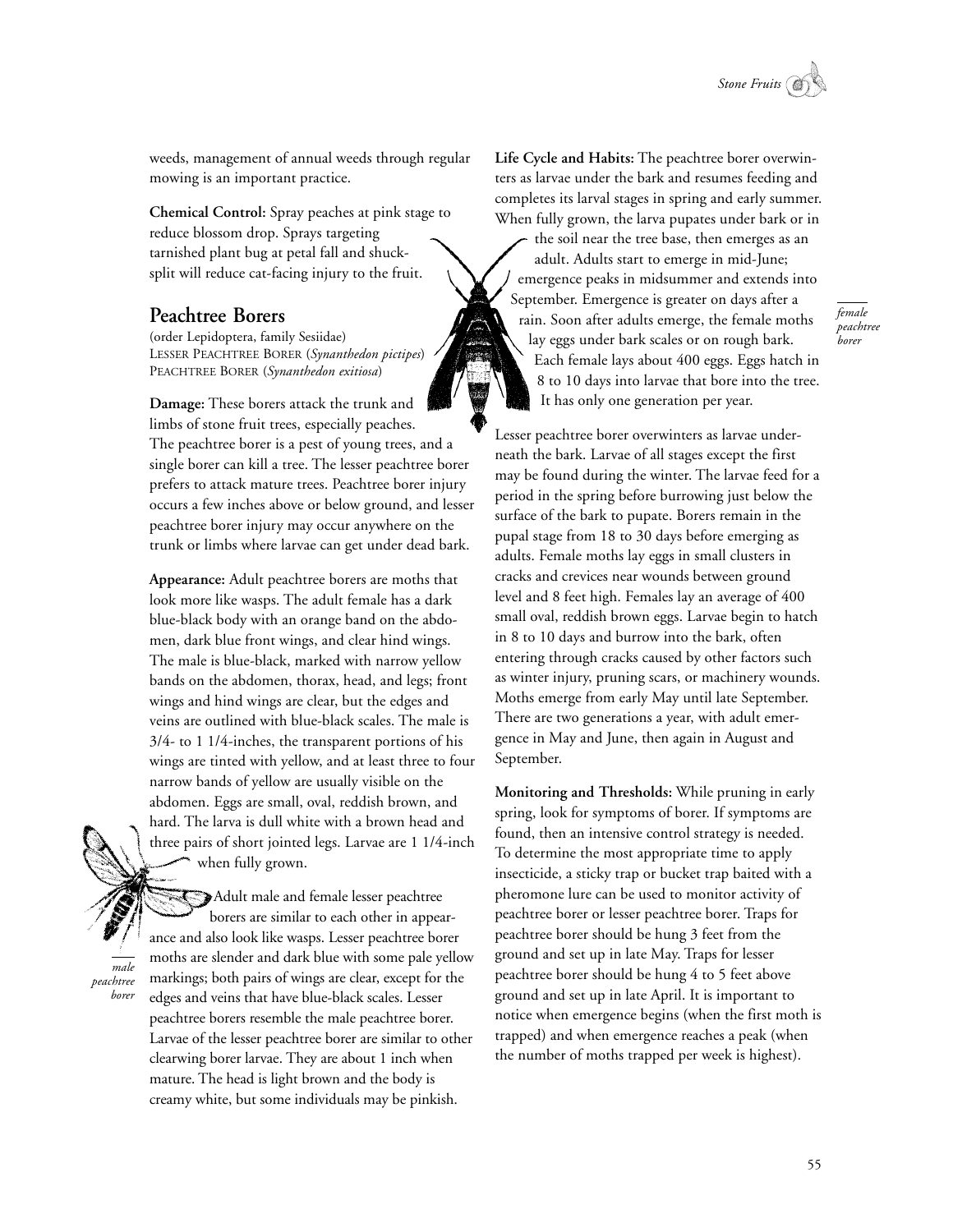

The pheromone lure for each of these pests also can attract other similar clearwing borers such as the lilac-ash borer. Trapped moths thus should be examined carefully to be sure the correct species is being counted. If a trap for lesser peachtree borer is set up in the same planting as a trap for peachtree borer, the two traps should be separated by at least 60 feet to minimize trapping of nontarget species.

**Chemical Control:** Control needs to target small borer larvae before they bore into trees. Control may also be achieved by fumigant action of the insecticide, which can kill larvae already in trees at the time of application. An insecticide with long residual action gives the best control of peachtree borer.

Protection from peachtree borer is most critical during the first 3 to 5 years after planting. When new trees are planted, the roots and crowns should be dipped in insecticide before planting; this will protect them from borers during their Africi first year. In established plantings, insecticide should be applied as a bark drench at a rate of 1/2 to 1 gallon of spray mix per tree. Thorough coverage is necessary. The insecticide should run down the trunk and soak the ground at the base of the tree. Any prunings, debris, or weeds at the base of trees should be removed so that they do not block the treatment. With lesser peachtree borer, an insecticide should be applied as a bark drench to the trunk and scaffold branches at a rate of at least 1/2 to 1 gallon of spray mix per tree.

> The best time to treat and the number of insecticide applications needed for borer control depend on whether trees are known to be infested with these pests. One insecticide treatment is adequate in orchards where trees show some peachtree borer infestation; the best time to treat is at the time of peak adult flight, which is usually in early August. In orchards where borer injury is found on most trees, two treatments should be made: the first about 10 days after adults begin to emerge (late June) and the second at peak emergence about 6 weeks later (early August). In orchards where trees show signs of infestation by lesser peachtree borer, then an early application is needed to target the first generation in

June, as well as an early-September application that targets the second generation. The first treatment should be applied 10 days after adults begin to emerge, which will probably be in mid-May.

#### **Cherry Fruit Flies**

(order Diptera, family Tephritidae) CHERRY FRUIT FLY (*Rhagoletis cingulata*) BLACK CHERRY FRUIT FLY (*Rhagoletis fausta*)

**Damage:** Cherry fruit fly maggots attack the fruit of sweet and sour cherries. Infested fruit often appear normal until the maggots are nearly fully grown. Damage appears as sunken, shriveled areas on the surface of the fruit. Fruit may be blemished by the egg-laying punctures made by the female near the bottom of the fruit.

**Appearance:** The adults are black flies with yellow heads and are somewhat smaller than a house fly. Between the base of the wings is a white- or creamcolored dot. The dark markings on the wings are used to distinguish the species. The abdomen of the black cherry fruit fly is entirely black, while the cherry fruit fly is marked with a series of white crossbands.

**Life History and Habits:** Cherry fruit flies spend 10 months of the year in the soil beneath the trees. Adults emerge from late May to early July and lay their eggs on the fruit. The black cherry fruit fly generally begins to emerge about 10 to 14 days earlier than the cherry fruit fly. There are usually 10 days between the fly emergence and egg laying. The eggs hatch in about a week, and the maggots feed for about 2 weeks before exiting the fruit and dropping to the ground. They pupate 1 to 2 inches beneath the soil surface. There is only one generation of each fly.

**Monitoring and Thresholds:** Monitor cherry fruit flies with yellow sticky cards hung in the trees in late May. Examine the wing bands to distinguish the species.

**Chemical Control:** Sprays need to target the adults *before* egg laying begins. Adults should be controlled 5 to 6 days after they emerge.



*lesser peachtree borer*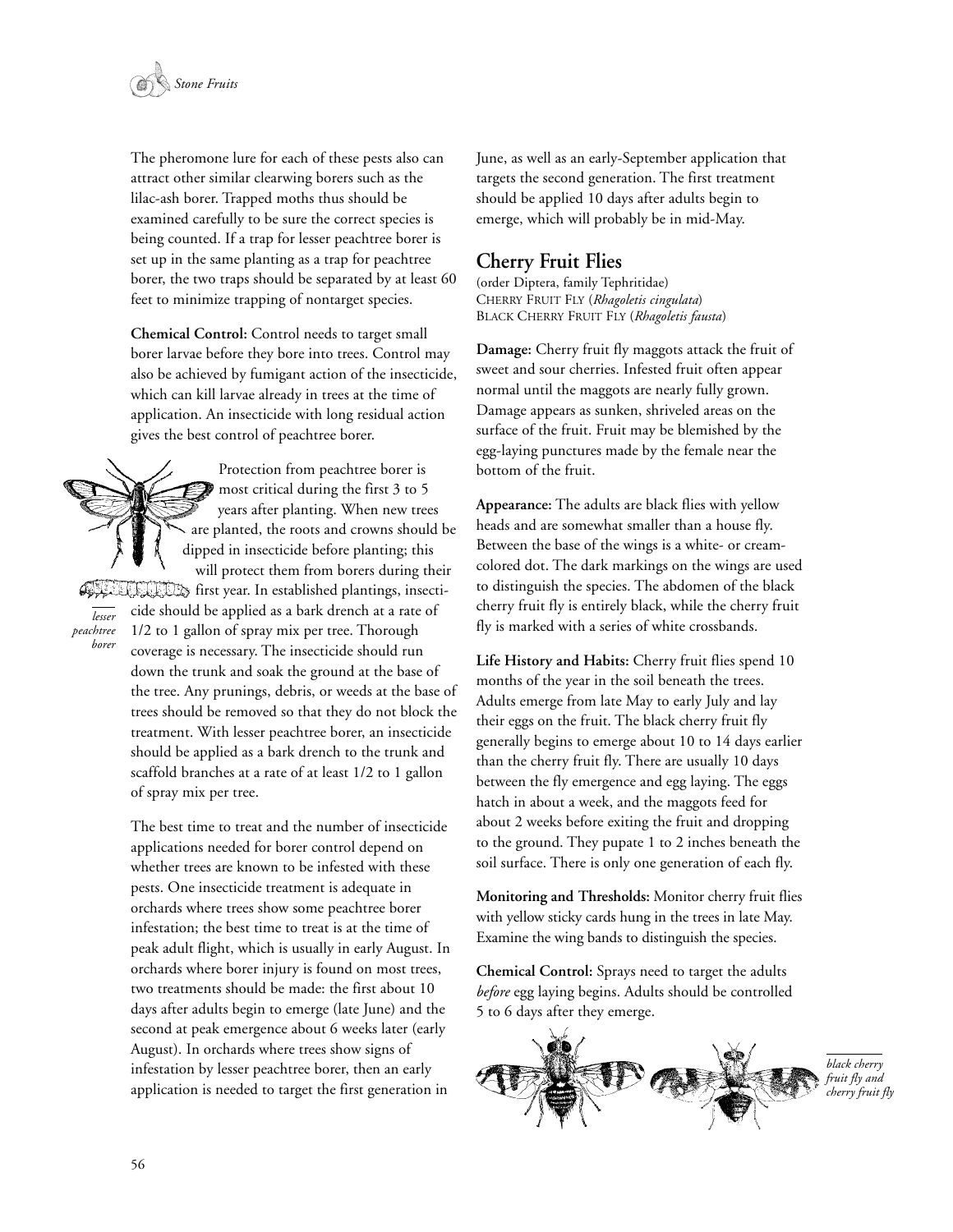

# **Peach Silver Mite**

(*Aculus cornutus*; order Acari, family Eriophyidae)

**Damage:** Peach silver mite sucks sap and causes peach leaves to turn silver in appearance.

> **Appearance:** This is an extremely small mite but may be seen with a hand lens. It is whitish and somewhat triangular and may be found on both surfaces of the leaves, usually near the veins.

**Life History and Habits:** The adults hibernate under bud scales and in the bud axils. They become active in spring as the buds begin to open and foliage appears. Several generations are completed during the growing season.

**Chemical Control:** In general, sprays applied to control other mite species will control peach silver mite as well.

# **Green June Beetle**

(*Cotinis nitida*; order Coleoptera, family Scarabaeidae)

**Damage:** Because green June beetle is a direct feeder on peach fruit, a single adult can cause significant damage. Like the Japanese beetle, initial feeding by a few green June beetles often attracts additional beetles. These beetles can attack both green and ripening fruit, and their damage contributes to Japanese beetle fruit feeding activity.



*green June beetle*

*peach silver mite*

> **Appearance:** Green June beetles are 3/4- to 1-inch long and are emerald green except for a tan border on the sides of their wing covers. The grubs have stout, grayish to white bodies with brown heads. When mature, they are 1 1/2- to 2-inches long. Unlike other white grubs, green June beetle grubs are more straight-bodied and have the curious habit of crawling on their backs.

**Life History and Habits:** Green June beetle grubs feed more on compost, manure, or decomposing organic matter in the soil. However, they throw up mounds of soil, and their burrowing activity can disturb the root system of grasses. In October or November when soil temperatures begin to cool, the grubs cease feeding and move more deeply into the soil where they spend the winter. The following March they begin migrating back to the sod zone where they continue to feed. They stop feeding in late May and move back down into the soil to transform into adult beetles. Green June beetle adults emerge in early July and are usually obvious as they feed on trees, shrubs, and flowers of many plants. Eggs are laid in soil with decaying vegetation.

**Monitoring and Thresholds:** There are few threshold guidelines relative to when peaches need to be treated for green June beetle. However, the first colonizers in early July will attract others into the orchard, so early control can reduce later infestations.

**Chemical Control:** Carbaryl is the most effective insecticide used in managing green June beetle. Repeated insecticide applications may be necessary at 7- to10-day intervals to prevent reinfestation during the adult flight period, or after heavy rains. Use of a spreader/sticker in the spray mix can increase the duration of effectiveness.

# **Periodical Cicada**



*periodical cicada adult*

*periodical cicada nymph*

*San Jose scale*

# **San Jose Scale**

Chapter 1)

(See *San Jose Scale* in *Apple and Pear Pests and Their Management* Section in Chapter 1)

#### **European Red Mite**

(See *European Red Mite* in *Apple and Pear Pests and Their Management* Section in Chapter 1)



*European red mite female*

*European red mite male*

57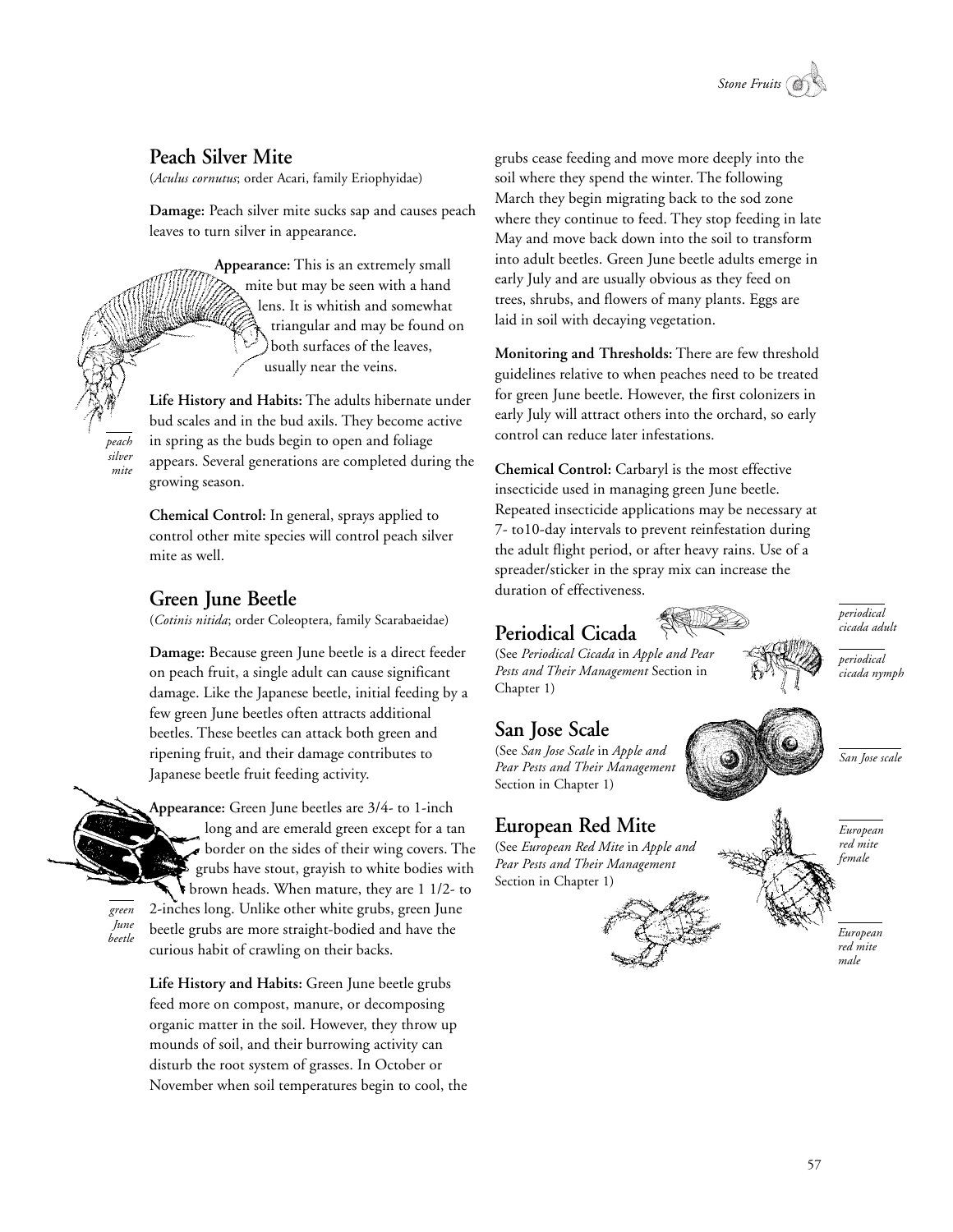

# **Summary of Stone Fruit Pest Management Procedures**

#### **Cultural controls when establishing a new orchard:**

- Choose a planting site with suitable soil and good water drainage.
- Purchase certified virus-free stock from a reputable nursery.
- Remove alternate hosts for plum curculio and black knot.

#### **Controls while maintaining an orchard:**

- Prune trees to ensure adequate spray coverage in all parts of the trees.
- Provide adequate but not excessive nitrogen fertilizer, especially to bacterial spot-susceptible cultivars.
- Mow orchard groundcover regularly to discourage tarnished plant bug.

#### **Monitoring for pests:**

#### *Insect traps*

- Hang pheromone traps for oriental fruit moth in trees prior to bloom and examine twice a week.
- Hang white, rectangular sticky cards for tarnished plants bugs prior to bloom.
- Hang pheromone traps for peachtree borer by late May and lesser peachtree borer by late April.

#### *Scouting*

- Pruning: look for scale injury to new wood and borer damage to trunk and limbs.
- Pink through second cover: look for plant bugs.
- Petal fall through second cover: look for plum curculio initial damage.
- Early June: begin looking for European red mite.
- Late June: begin looking for green June beetle.
- Harvest: evaluate for plum curculio, oriental fruit moth, and plant bug injury in order to help plan next year's management strategy.

#### **Applying insecticides and miticides:**

- Use a delayed dormant oil application to control European red mite and San Jose scale.
- Treat for peach leaf curl (or plum pockets) while trees are dormant.
- Avoid using products known to be highly toxic to predatory mites or predaceous insects.

**Consider using mating disruption for oriental fruit moth management.**